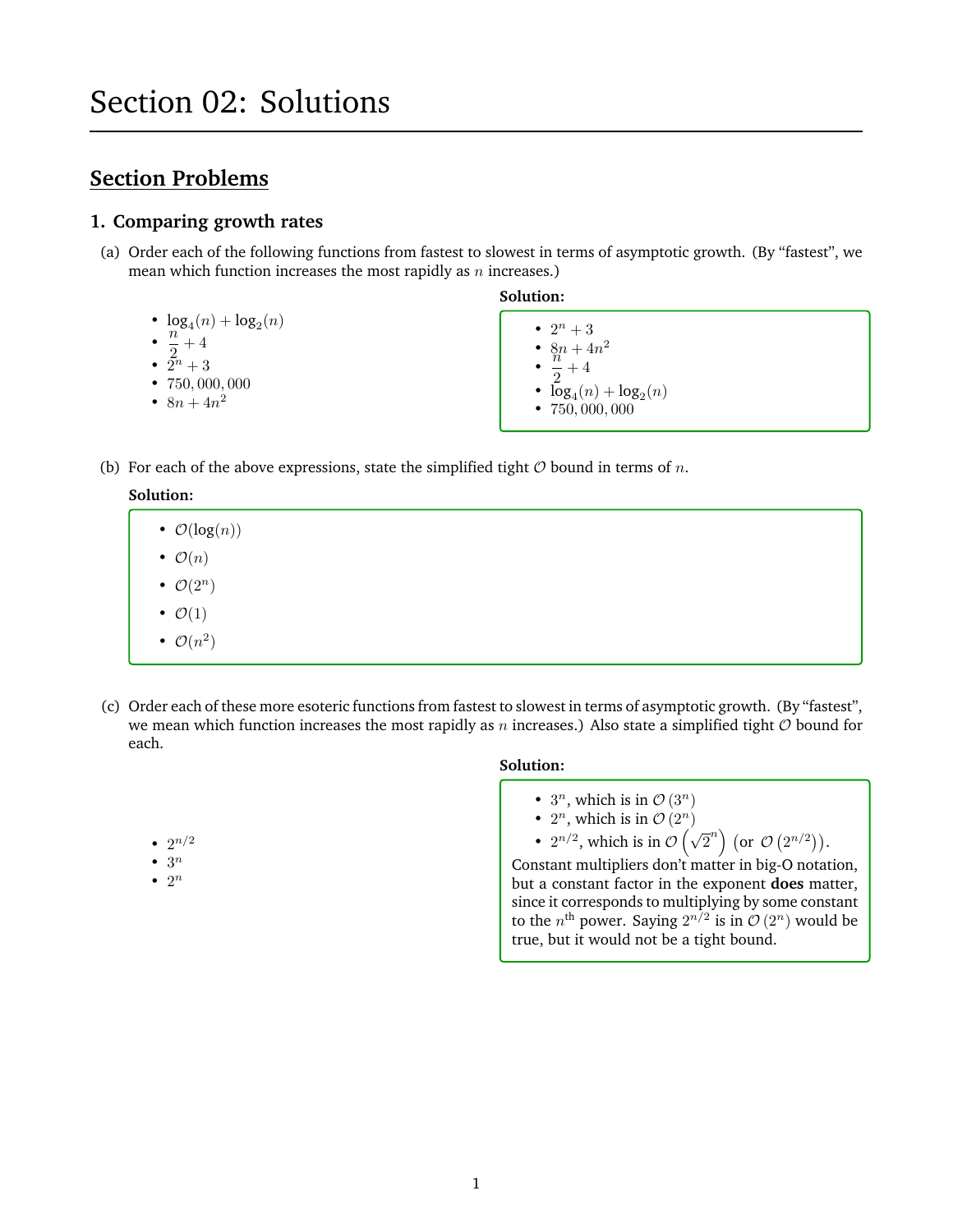# **2. True or false?**

(a) In the worst case, finding an element in a sorted array using binary search is  $\mathcal{O}(n)$ .

(b) In the worst case, finding an element in a sorted array using binary search is  $\Omega(n)$ .

(c) If a function is in  $\Omega(n)$ , then it could also be in  $\mathcal{O}(n^2)$ .

(d) If a function is in  $\Theta(n)$ , then it could also be in  $\mathcal{O}(n^2)$ .

(e) If a function is in  $\Omega(n)$ , then it is always in  $\mathcal{O}(n)$ .

#### **Solution:**

| (a) True                                                                                                                                                                                                                                                                                                                                                                                                                                                                                          |
|---------------------------------------------------------------------------------------------------------------------------------------------------------------------------------------------------------------------------------------------------------------------------------------------------------------------------------------------------------------------------------------------------------------------------------------------------------------------------------------------------|
| (b) False                                                                                                                                                                                                                                                                                                                                                                                                                                                                                         |
| (c) True                                                                                                                                                                                                                                                                                                                                                                                                                                                                                          |
| (d) True                                                                                                                                                                                                                                                                                                                                                                                                                                                                                          |
| (e) False                                                                                                                                                                                                                                                                                                                                                                                                                                                                                         |
| As a reminder, we can think about O informally as an upper bound. If a function $f(n)$ is in $\mathcal{O}(g(n))$ , then $g(n)$ is<br>a function that <i>dominates</i> $f(n)$ , and this domination can be really overshooting the mark. Every (correct) piece                                                                                                                                                                                                                                     |
| of code we write in this class will have a running time that is $\mathcal{O}(n!^{n!^{n!}})$ . Conversely, we can think about $\Omega$                                                                                                                                                                                                                                                                                                                                                             |
| informally as a lower bound. If a function $f(n)$ is in $\Omega(g(n))$ , then $f(n)$ is a function that <i>dominates</i> $g(n)$ , and<br>this domination can be really overshooting the mark also. The running time of any piece of code is always in<br>$\Omega(1)$ . And finally, $\Theta$ is a much stricter definition. $f(n)$ is in $\Theta(g(n))$ (if and only if) $f(n)$ is in $\mathcal{O}(g(n))$ and in<br>$\Omega(g(n))$ . Usually when people say $\mathcal{O}$ , they mean $\Theta$ . |

For questions a and b: note that binary search takes  $log(n)$  time to complete.  $log(n)$  is upper-bounded by n, so  $log(n) \in \mathcal{O}(n)$ . However,  $log(n)$  is not lower-bounded by n, which means  $log(n) \in \Omega(n)$  is false.

# **3. Modeling code**

For each of the following code blocks, give a summation that represents the worst-case runtime in terms of n.

```
(a)
       int x = 0;
       for (int i = 0; i < n; i^{++}) {
           for (int j = 0; j < i; j^{++}) {
                x++;
           }
       }
```
#### **Solution:**

One possible solution is

$$
T(n) = 1 + \sum_{i=0}^{n-1} \sum_{k=0}^{i-1} 1
$$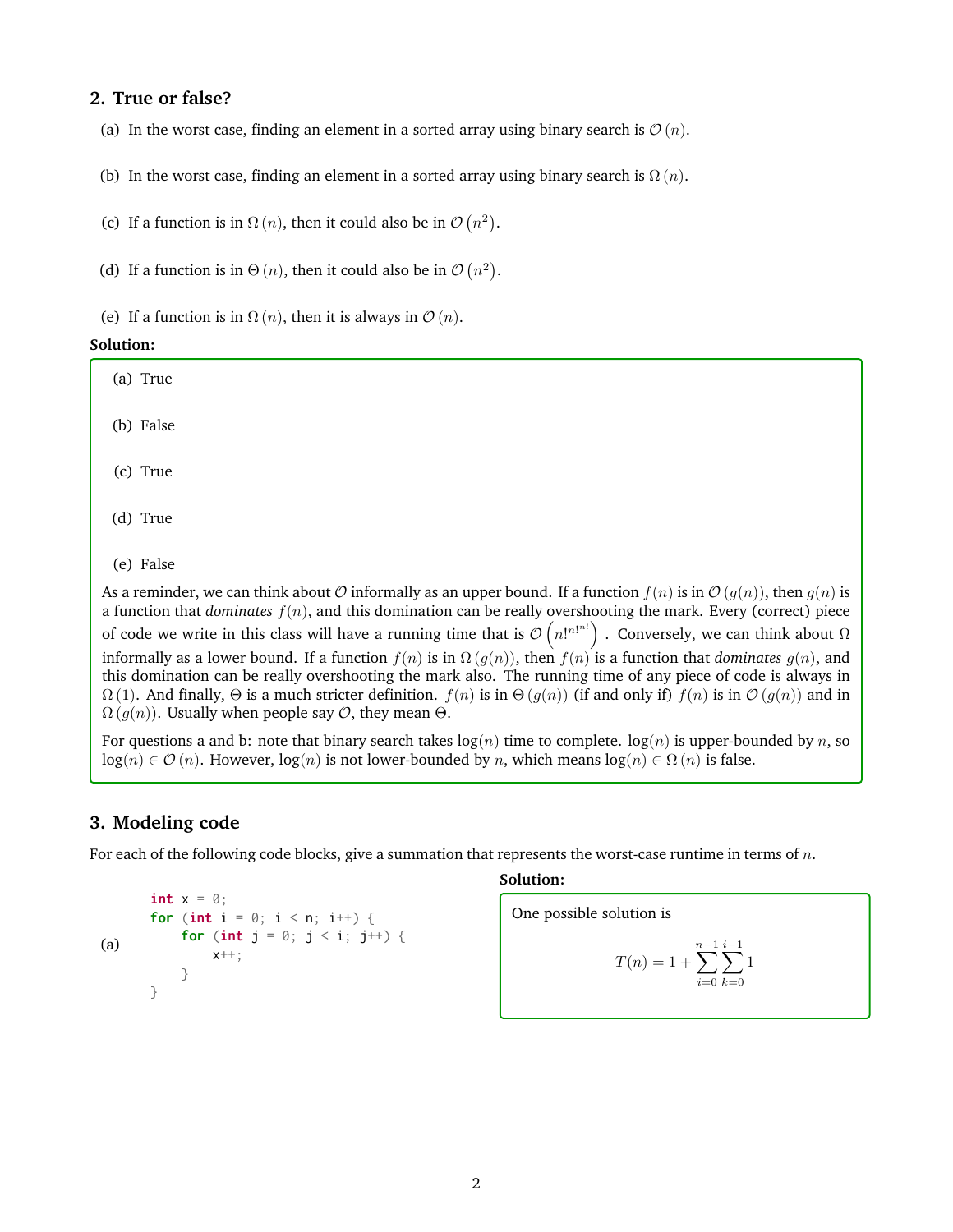```
(b)
        int x = 0;
        for (int i = n; i >= 1; i /= 2) {
             x \leftarrow^+ = i;
        }
```
**Solution:**

One possible solution is

$$
T(n)=1+\sum_{i=1}^{\log(n)}1
$$

## **4. Finding bounds**

For each of the following code blocks, construct a mathematical function modeling the worst-case runtime of the code in terms of  $n$ . Then, give a tight big- $\mathcal O$  bound of your model.

```
(a) int x = 0;
       for (int i = 0; i < n; i^{++}) {
            for (int j = 0; j < n * n / 3; j^{++}) {
                 x \leftarrow + = j;
            }
       }
```
#### **Solution:**

One possible answer is  $T(n) = \frac{n^3}{3}$  $\frac{n^3}{3}$ . The inner loop performs approximately  $\frac{n^2}{3}$  $\frac{a^2}{3}$  iterations; the outer loop repeats that  $n$  times, and each inner iteration does a constant amount of work.

So the tight worst-case runtime is  $\mathcal{O}(n^3)$ .

The exact constant you get doesn't matter here, since we'll ignore the constant when we put it into  $O$ notation anyway. For example, saying we do 3 operations per inner-loop iteration (checking the loop condition, updating j, and updating x) and getting  $n^3$  instead of  $n^3/3$  is also completely reasonable.

```
(b) int x = 0;
       for (int i = n; i \ge 0; i == 1) {
           if (i % 3 == 0) {
                break;
            } else {
                x \leftarrow + n;
            }
       }
```
#### **Solution:**

The tightest possible big- $\mathcal O$  bound is  $\mathcal O$  (1) because exactly one of n, n – 1, or n – 2 will be divisible by three for all possible values of  $n$ . So, the loop runs at most 3 times.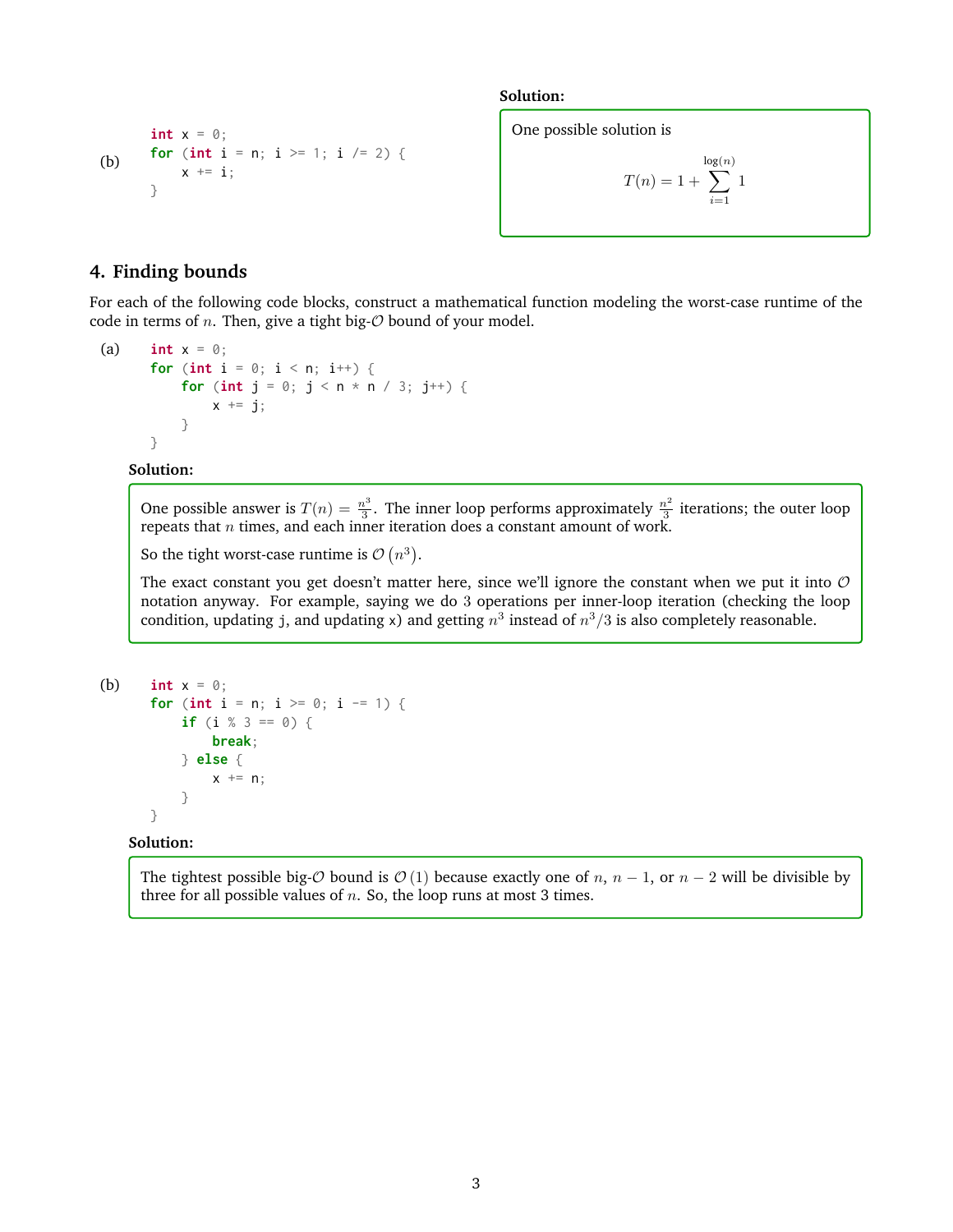```
(c) int x = 0;
      for (int i = 0; i < n; i++) {
           if (i % 5 == 0) {
               for (int j = 0; j < n; j++) {
                   if (i == j) {
                       x \neq i \times j;
                   }
               }
          }
      }
```
### **Solution:**

While the inner-most if statement executes only once per loop, we must check if  $i = j$  is true once per each iteration. This will take some non-zero constant amount of time, so the inner-most loop will perform approximately  $n$  work (setting the constant factors equal to 1, is conventional, since constant factors can depend on things like system architecture, what else the computer is doing, the temperature of the room, etc.).

The outer-most loop and if statement will perform  $n$  work during only 1/5th of the iterations and will perform a constant amount of work the remaining 4/5ths of the time. So, the total amount work done is approximately  $\frac{n}{5} \cdot n + \frac{4n}{5}$  $\frac{1}{5}$  · 1. If we simplify, this means we can ultimately model the runtime as approximately  $T(n) = \frac{n^2}{r^2}$  $\frac{n^2}{5} + \frac{4n}{5}$  $\frac{1}{5}$ .

Therefore, the tightest worst-case asymptotic runtime will be  $\mathcal{O}(n^2)$ .

```
(d) int x = 0;
       for (int i = 0; i < n; i++) {
            if (n < 100000) {
                for (int j = 0; j < n; j^{++}) {
                    x \leftarrow + = 1;
                }
           } else {
                x += 1;
           }
       }
```
#### **Solution:**

Recall that when computing the asymptotic complexity, we only care about the behavior for large inputs. Once  $n$  is large enough, we will only execute the second branch of the if statement, which means the runtime of the code can be modeled as just  $T(n) = n$ . So, the tightest worst-case runtime is  $\mathcal{O}(n)$ .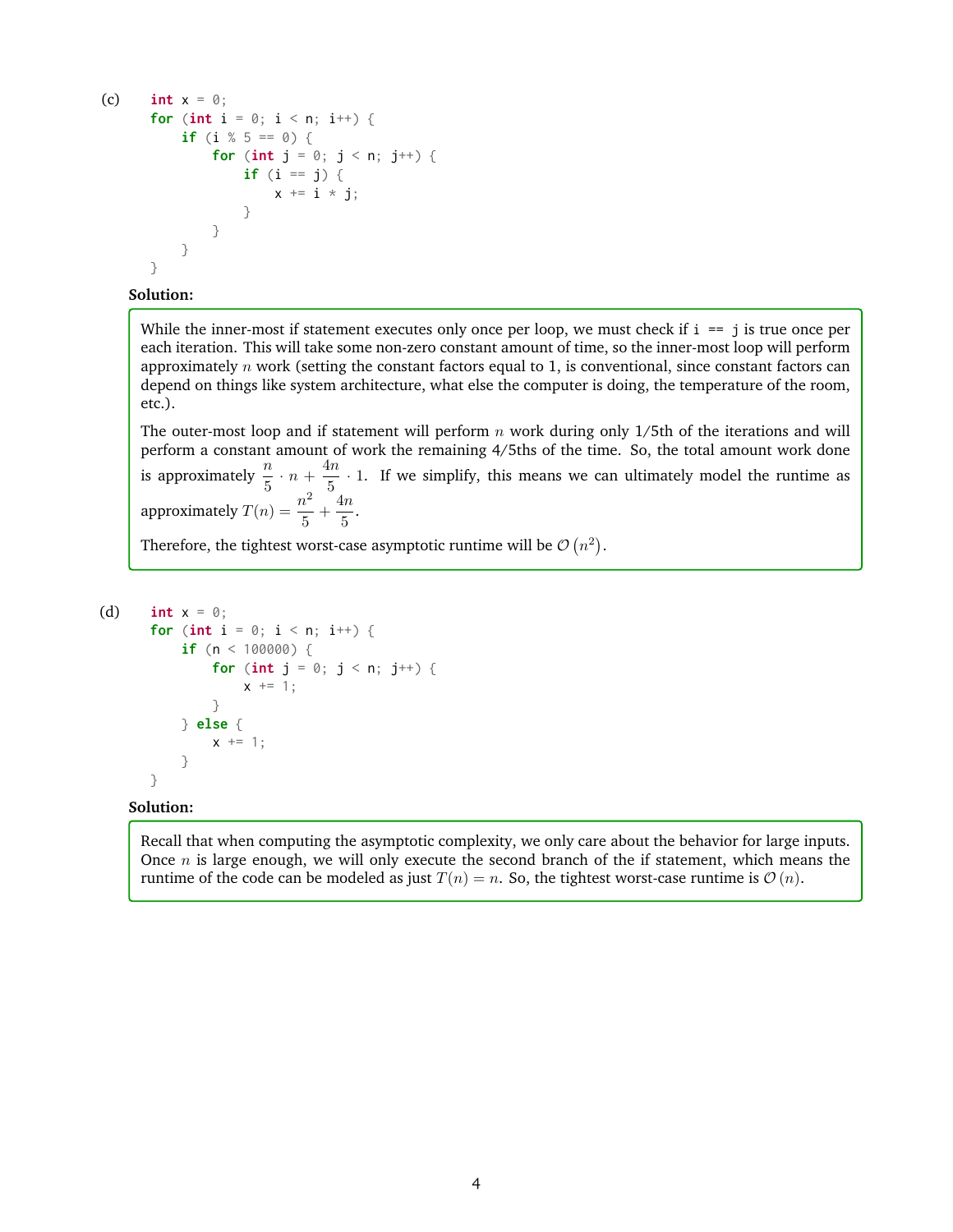```
(e) int x = 0;
      if (n % 2 == 0) {
          for (int i = 0; i < n * n * n * n; i++) {
              x++;
          }
      } else {
          for (int i = 0; i < n * n * n; i++) {
              x++;
          }
      }
```
#### **Solution:**

We can model the runtime of this function in the **general** case as:

 $T_g(n) = \begin{cases} n^4 & \text{when } n \text{ is even} \\ \frac{3}{4} & \text{then } n \text{ is even} \end{cases}$  $n^3$  when *n* is odd

Note that when we talk about worst-case analysis, the "cases" are different ways the code could run *even after* we know the value of *n*. For this piece of code, once we know *n*, there is only one way for the code to execute. So worst-case and best-case are identical for this function, it's exactly  $T_q(n)$ .

Something interesting to note is that the model has differing tight big-O and tight big-Ω bounds and so therefore has no big-Θ bound.

That is, the best big- $O$  bound we can give for  $T_g(n)$  is  $T_g(n)\in\mathcal{O}\left(n^4\right)$ ; the best big- $\Omega$  bound we can give is  $T_g(n) \in \Omega(n^3)$ . These two bounds  $(n^4$  and  $n^3)$  are different so there is no big- $\Theta$  for  $T_g$ .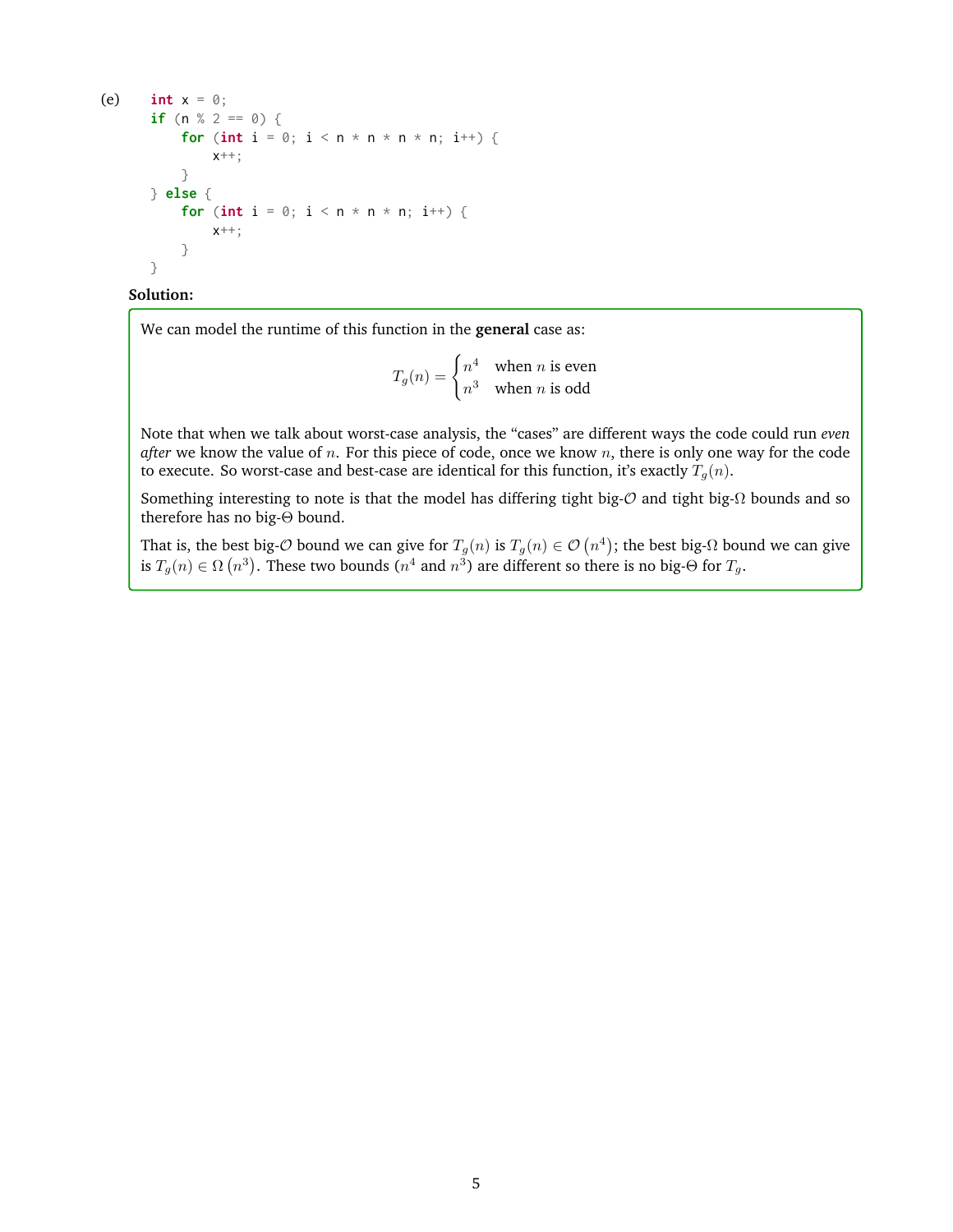# **5. Applying definitions**

For each of the following, choose a c and  $n_0$  which show  $f(n) \in \mathcal{O}(g(n))$ . Explain why your values of c and  $n_0$ work.

### **Solution:**

These solutions are divided into "scratch work" which is algebra you have to do before you start writing the proof and the "proof" itself. The scratch work technically doesn't belong in a final answer, but the proofs are difficult to understand without them.

For these, the proof will just be the scratch work algebra, possibly done in a different order, with some connecting words.

(a) Demonstrate that  $2n^3 - 3 + 9n^2$  is dominated by  $n^3$  by finding a c and  $n_0$ . Show your work.

## **Definition: Dominated by**

A function  $f(n)$  is dominated by  $g(n)$  when...

- There exists two constants  $c > 0$  and  $n_0 > 0...$
- Such that for all values of  $n \geq n_0...$
- $f(n) \leq c \cdot g(n)$  is true.

### **Solution:**

We'll go term by term in the first function.

 $2n^3 \leq 2 \cdot n^3$  for all *n*.  $-3 \leq 0 \cdot n^3$  for all *n*.  $9n^2 \leq 1 \cdot n^3$  for all  $n \geq 9$ 

All inequalities are true as long as  $n \ge \max\{0, 0, 9\} = 9$ . If all the inequalities are true we can sum them to get

$$
2n^3 - 3 + 9n^2 \le (2 + 0 + 1)n^3 = 3n^3
$$

for all  $n > 9$ .

Thus we take  $n_0 = 9$  and  $c = 3$ . This is not the only solution; many others are possible.

## (b)  $f(n) = 3n + 4, g(n) = 5n^2$

## **Solution:**

**scratch work**: Our goal is to bound  $f$  by a function with  $n^2$  terms so comparing to  $g$  is easier.

$$
3n \le 3n^2 = \frac{3}{5} \cdot 5n^2
$$
if  $n \ge 1$   

$$
4 \le 4n^2 = \frac{4}{5} \cdot 5n^2
$$
if  $n \ge 1$ 

We add together the inequalities to get:

$$
f(n) = 3n + 4 \le \left(\frac{3}{5} + \frac{4}{5}\right) 5n^2 = \frac{7}{5}g(n)
$$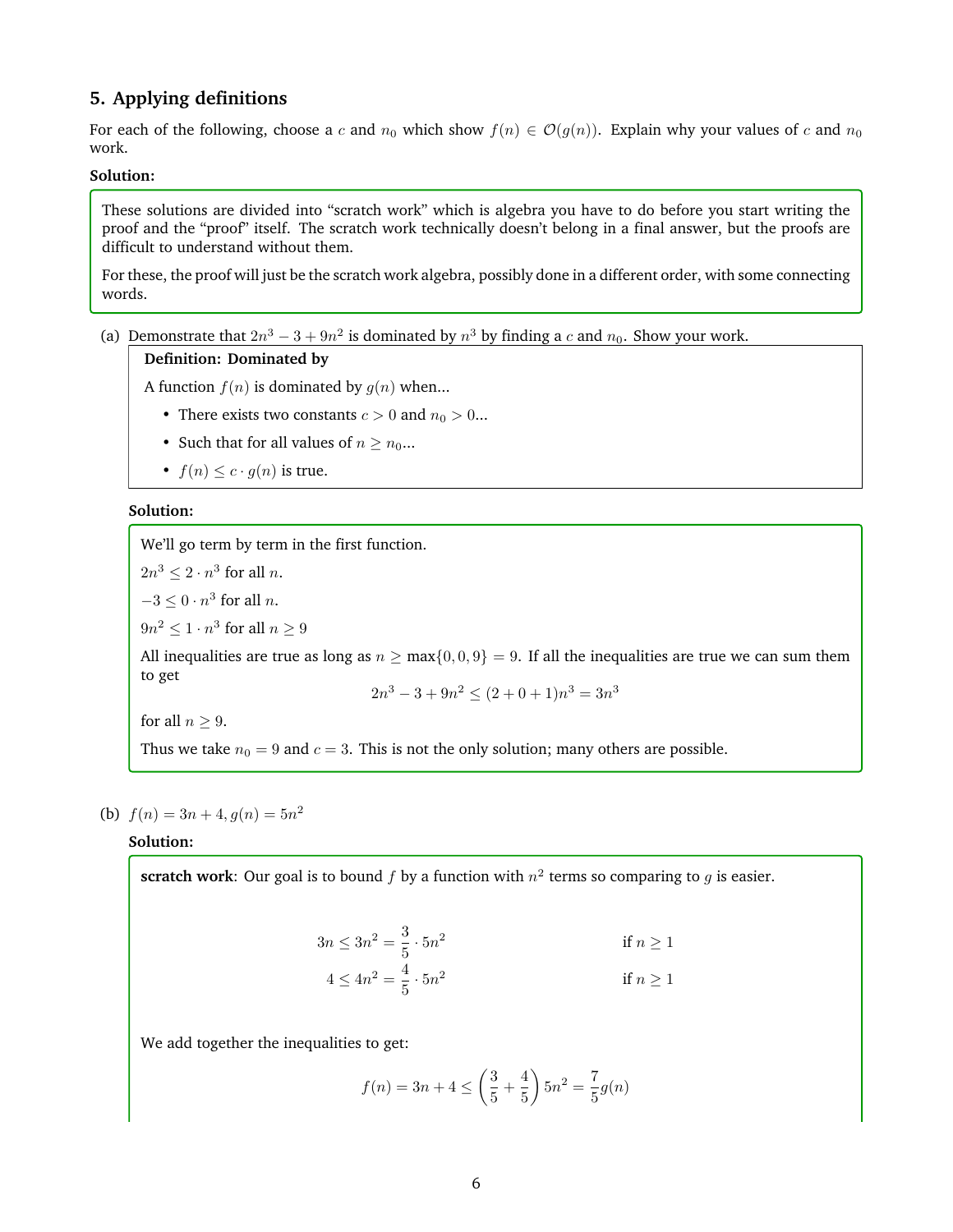**proof**: One possible solution is  $c = \frac{7}{5}$  $\frac{1}{5}$  and  $n_0 = 1$ .

We note that  $3n\leq 3n^2$  and  $4\leq 4n^2$  as long as  $n\geq n_0.$  Adding these two inequalities, we have  $f(n)=$  $3n+4 \leq 7n^2 = \frac{7}{5}g(n)$  is true for all  $n \geq 1$ .

Therefore, we know that  $3n + 4 \le c \cdot 5n^2$  is true for our chosen values of  $c$  and for all  $n \ge n_0$ .

(c)  $f(n) = 33n^3 + \sqrt{n} - 6, g(n) = 17n^4$ 

#### **Solution:**

**scratch work**: Since g's dominating term is  $n^4$ , we will try to bound f by a function with only  $n^4$  terms. Going term by term of  $f$ :

 $33n^3 \leq 33n^4$  as long as muliplying by *n* increases the function (i.e. as long as  $n \geq 1$ ).  $\overline{n} \leq n^4$  as long as  $n \geq 1$ .  $-6 \leq 0n^4$  (always).

Combining these we want to get:  $33n^3 + \sqrt{n} - 6 \leq 33n^4 + n^4 \leq 34n^4 \leq c \cdot 17n^4$  c being 2 is enough.

**proof:** One possible solution is  $c = 2$  and  $n_0 = 1$ .

We note that  $33n^3 \leq 33n^4$ ,  $\sqrt{n} \leq n^4$ , and  $-6 \ leq0n^4$  all hold for  $n \geq n_0 = 1$ .

Next, note that  $34n^4 \leq c \cdot 17n^4$  is true for all values of n and when  $c = 2$ .

Therefore, we know that  $33n^3 + \sqrt{n} - 6 \le c \cdot 17n^4$  is true for our chosen value of  $c$  and for all  $n \ge n_0$ .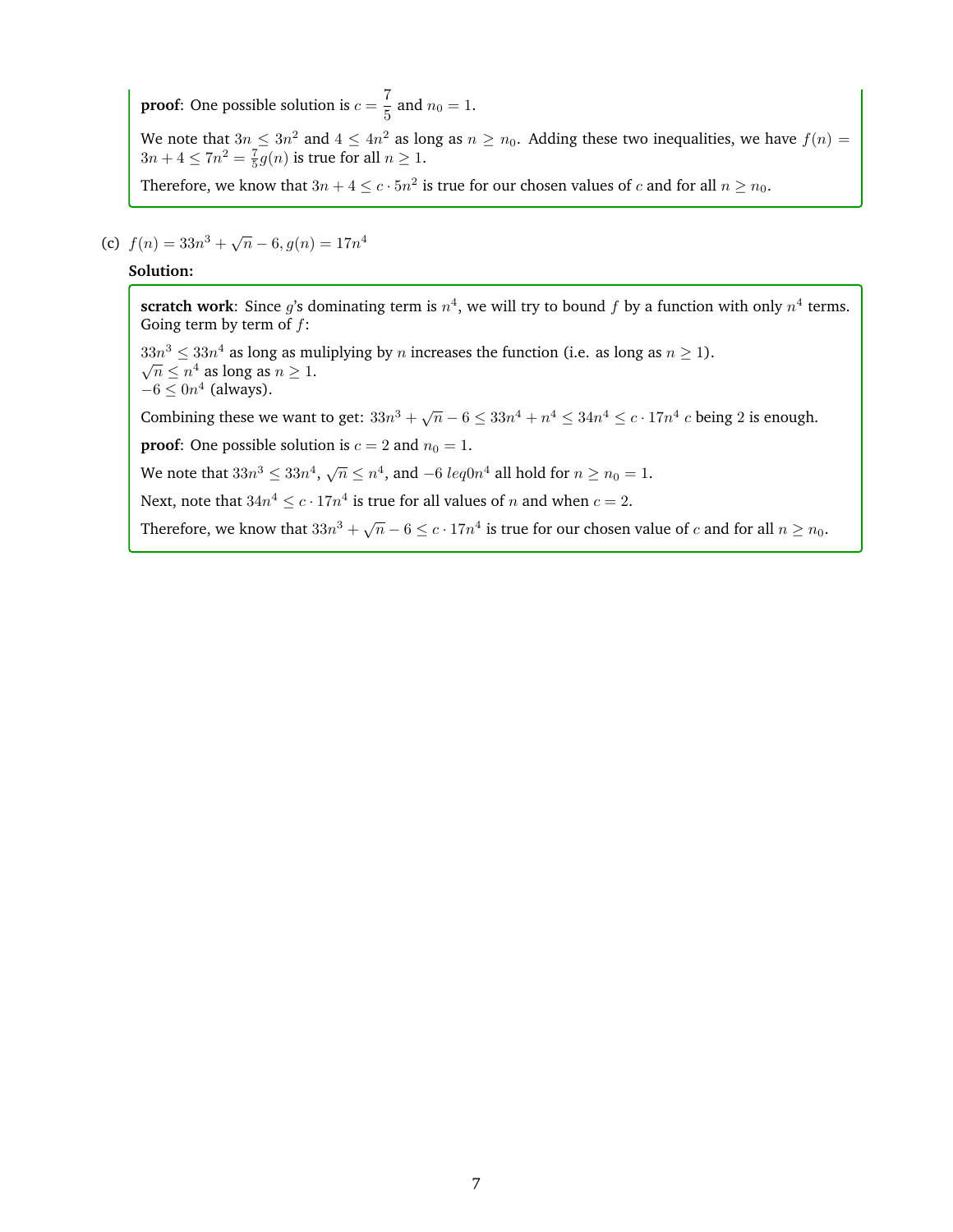(d)  $f(n) = 17 \log(n), g(n) = 32n + 2n \log(n)$ 

## **Solution:**

**scratch work**: There are a lot of ways to do this one. Normally we would compare to the highest order term in  $g$ , but because the constant is larger on the  $n$  term, it will be easier to compare to that.

 $17 \log(n) \leq 17n$  as long as  $\log(n) \leq n$ .  $\log(n) \leq n$  whenever  $n > 2$ . Then we can compare immediately to  $g: 17 \log(n) \leq 17n \leq 32n \leq 32n + 2n \log(n) \leq c(32n + 2n \log(n))$  where it's good enough to set c to 1

**proof:** One possible solution is  $c = 1$  and  $n_0 = 2$ .

We can convince ourselves this is true by examining our inequalities:  $17 \log(n) \leq 17n \leq 1 \cdot 32n$  for  $n \geq n_0$ . Since  $2n \log(n)$  is always positve, we have So, since  $17 \log(n) \leq c \cdot (32 + 2n \log(n))$  is true for our chosen values of c and  $n_0$ , we know that  $f(n) \in \mathcal{O}(2n \log(n))$ .

# **6. Using our definitions**

Most of the time in the real world, we don't write formal big- $\mathcal O$  proofs. The point of having these definitions is not to use them every single time we think about big-O. Instead, we use the formal definitions when a question is particularly tricky, or we want to make a very general statement.

Here are some particularly tricky or general statements that are easier to justify with the formal definitions than with just your intuition.

(a) We almost never say a function is  $\mathcal{O}(5n)$ , we always say it is  $\mathcal{O}(n)$  instead. Show that this transformation is ok, i.e. that if  $f(n)$  is  $O(5n)$  then it is  $O(n)$  as well.

### **Solution:**

Let  $f(n)$  be the running time of the function. Since  $f(n)$  is  $\mathcal{O}(5n)$ , there exist positive constants  $c, n_0$  such that  $f(n) \leq c \cdot 5n$  for all  $n \geq n_0$ . We need to find positive constants  $c', n'_0$  such that  $f(n) \leq c' \cdot n$  for all  $n\geq n_0'.$  If we look at the inequality we have, it seems like a good idea to take  $c'=5c$  and  $n_0'=n_0.$  Then plugging in we have:  $f(n) \le c \cdot 5n = c' \cdot n$  for all  $n \ge n_0 = n'_0$ , which is what we needed to show  $f(n)$  is  $\mathcal{O}(n)$ .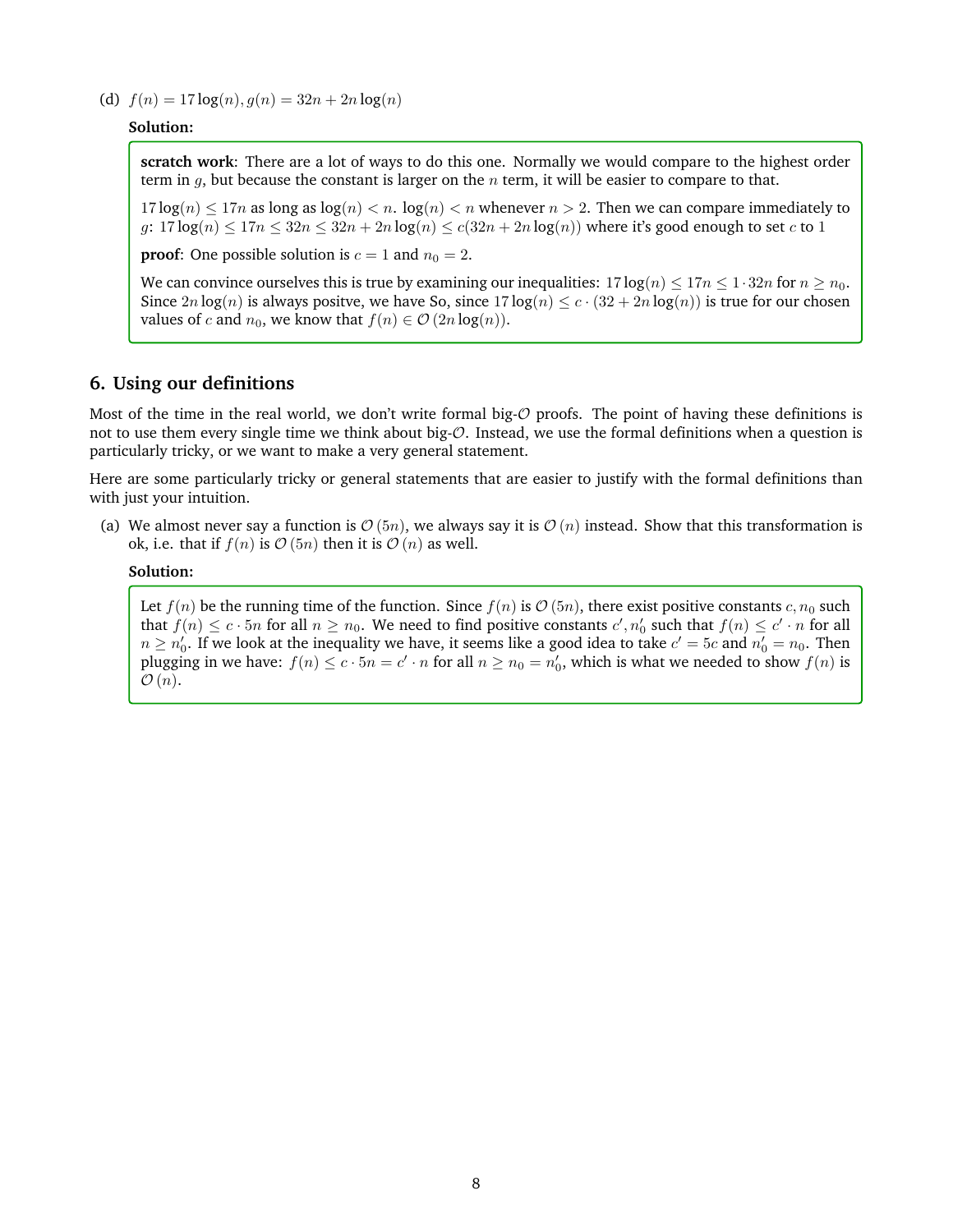(b) When we decide on the big- $\mathcal O$  running time of a function, we like to say that whatever happens on small  $n$  doesn't matter. Let's see why with an actual proof. You write two functions to solve the same problem: method1 and method2. method1 takes  $\mathcal{O}\left(n^2\right)$  time and method2 takes  $\mathcal{O}\left(n\right)$  time. What is the big- $\mathcal O$  running time of the following function:

```
public void combined(n){
        if(n < 10000)
                method1(n);
        else
                method2(n);
}
```
### **Solution:**

Let's denote the number of operations needed to run method2 by  $g(n)$ . What does it mean that method2 runs in  $O(n)$  time? It means that there exist numbers  $c, n_0$  such that for all  $n \ge n_0$ ,  $g(n) \le cn$ . Let's try to argue about combined. When  $n \ge 10000$  how many operations does it do? Something like  $2 + g(n)$ . But we already know that  $g(n) \leq cn$  whenever  $n \geq n_0$ . Now let's try to find a  $c', n_0'$  for combined.

If  $n < 10000$  we won't be using method2, so we want to take  $n \ge 10,000$ . We also want to take  $n \ge n_0$ , so that we will be able to bound  $g(n)$ . So set  $n'_0 = \max\{10000, n_0\}$ .

For  $n \ge n'_0$ , the number of operations is  $2 + g(n)$ . We have  $2 + g(n) \le 2g(n) \le 2cn$  for all  $n \ge n'_0$ . So if we take  $c'=2c$ , we have exactly the definition of  $\mathcal{O}(n)$ , so the running time of combined is  $\mathcal{O}(n)$ .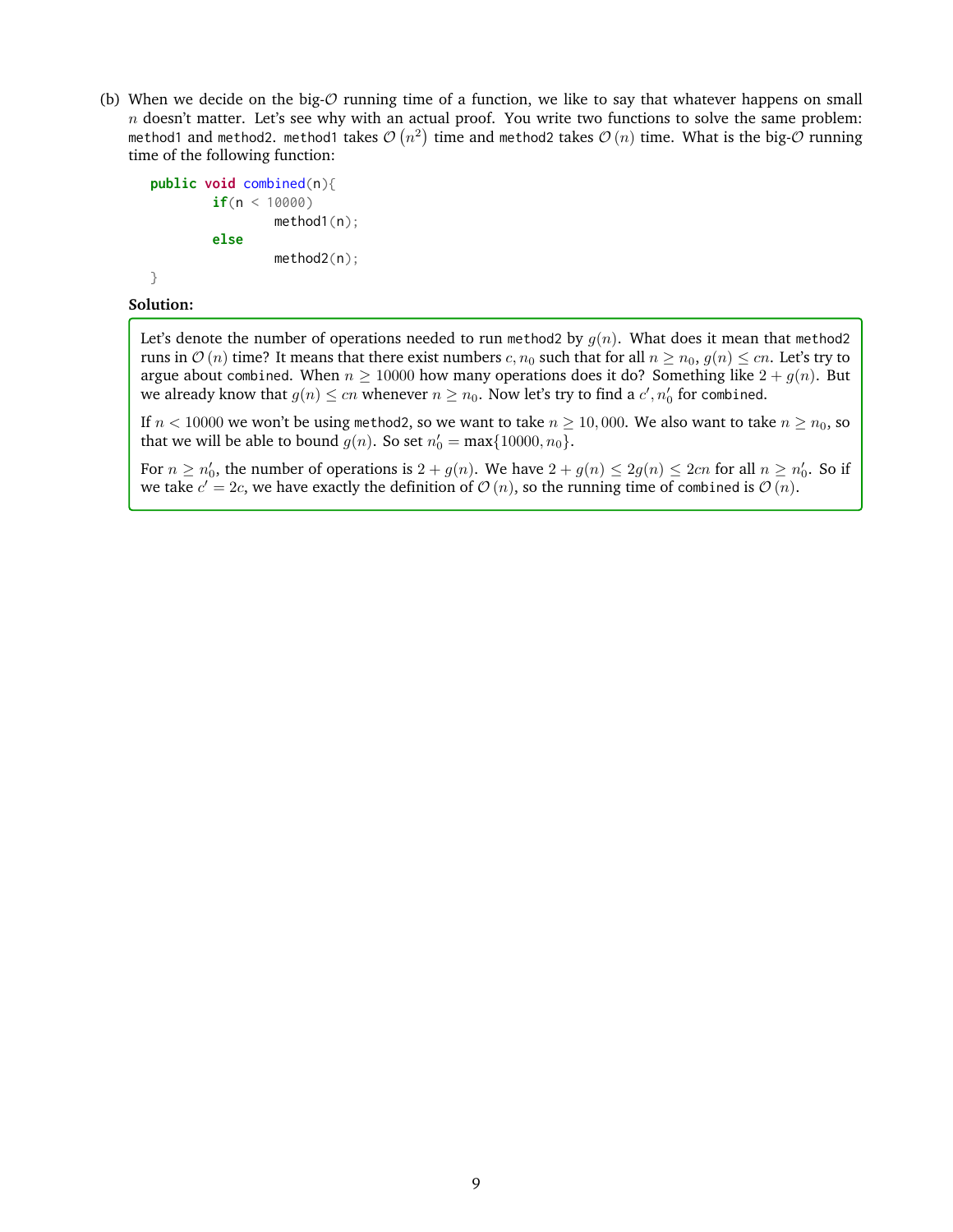(c) Consider this code for telling whether an integer  $n$  is prime:

```
public boolean isPrime(int n){
        for(\text{int } i = 2; i < n; i++){
                 if(n \ % i == 0)return false;
         }
         return true;
}
```
The running time of isPrime is  $\mathcal{O}(n)$ , but is it also  $\Omega(n)$ ? Hint: these definitions will be useful:  $f(n)$  is  $\Omega(g(n))$  if there exist positive c,  $n_0$  such that for all  $n \ge n_0$ ,  $f(n) \ge c \cdot g(n)$  for all  $n \ge n_0$ .

 $f(n)$  is not  $\Omega(g(n))$  if for all positive c,  $n_0$  there exists and  $n \geq n_0$  such that  $f(n) < c \cdot g(n)$ .

## **Solution:**

Our intution for big- $\Omega$  is that it is a lower bound on the running time of the function. isPrime is a strange function though, on every even input, it does only about 4 operations (it only goes through the loop once), but on every prime number, it goes through the loop n times. So is the lower bound  $\Omega(1)$  or  $\Omega(n)$ ?

Let's see if the running time of isPrime is  $\Omega(1)$ . Regardless of input, the function always goes through the loop at least once, which is 4 operations. So we set  $n_0 = 1$  and  $c = 4$ . For every  $n \ge n_0$ , the number of operations is at least  $4 \cdot 1$ , which means the function is  $\Omega(1)$ .

What about  $\Omega(n)$ ? If we try to do the proof, we're going to get stuck. We want to say for every  $n \ge n_0$ we'll take at least *cn* operations, but no matter what  $n_0$  is, if we take an even number just a bit larger, we'll only do 4 steps and be done. Let's try the other definition (that it's not  $\Omega(n)$ ).

The definition of "not big- $\Omega$ " says we need to show something for **every** c,  $n_0$ . So let's think about some arbitrary c,  $n_0$ . We need to show there exists an  $n \ge n_0$  such that  $f(n) < c \cdot g(n)$ , where  $f(n)$  is the number of operations.

Well, we already know that on every even input, we'll always do only 4 operations, which is another way of saying that  $f(n) = 4$  when n is even. Can we always choose a big enough even number? Yes! Pick one bigger than  $n_0$  and bigger than  $4/c$ . For that n we have  $c \cdot n > c \cdot 4/c = 4 = f(n)$ , so  $c \cdot n > f(n)$ , which is what we needed to find.

# **Food for thought**

## **7. Memory analysis**

For each of the following functions, construct a mathematical function modeling the amount of memory used by the algorithm in terms of *n*. Then, give a  $\Theta$  bound of your model.

```
(a) List<Integer> list = new LinkedList<Integer>();
      for (int i = 0; i < n * n; i^{++}) {
          list.insert(i);
      }
      Iterator<Integer> it = list.iterator();
      while (it.hasNext()) {
          System.out.println(it.next());
      }
```
## **Solution:**

We insert  $n^2$  items into our linked list. Each inserted item will create a new node, which uses up a constant amount of memory. The iterator itself will only *view* the underlying data, without making a copy.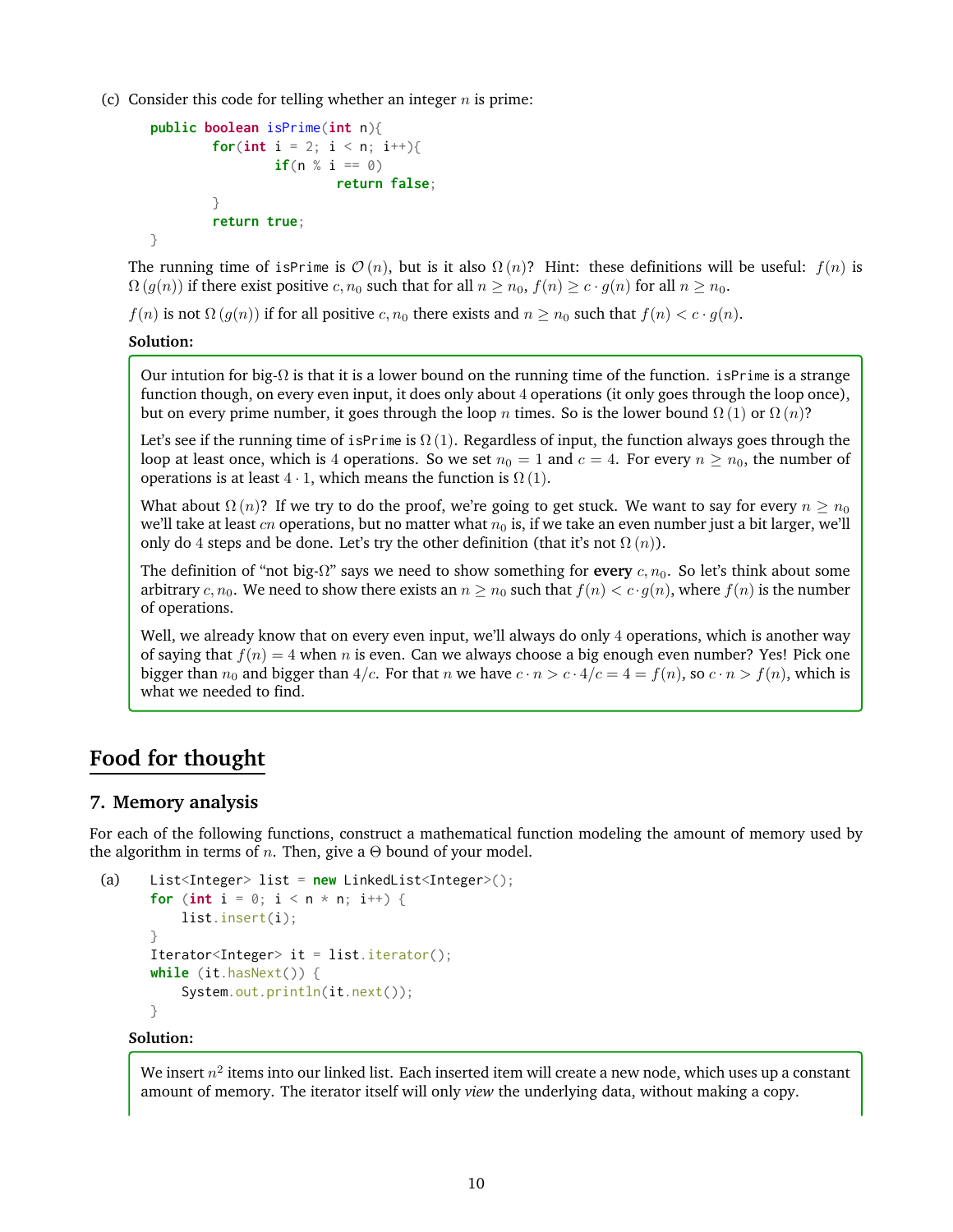So, the overall memory usage can be modeled as:

$$
M(n) = \sum_{i=0}^{n^2 - 1} c
$$

...where  $c$  is the amount of memory used per each node. This is in  $\Theta(n^2)$ .

(b) **int**[] arr = {0, 0, 0}; **for** (**int**  $i = 0$ ;  $i < n$ ;  $i^{++}$ ) { arr[0]++; }

# **Solution:**

While we iterate  $n$  times, this algorithm only uses up a constant amount of memory. So, the overall memory usage can be modeled as roughly  $M(n) = 3c$ , where c is the amount of memory used by each int in the array.

This is in  $\Theta(1)$ .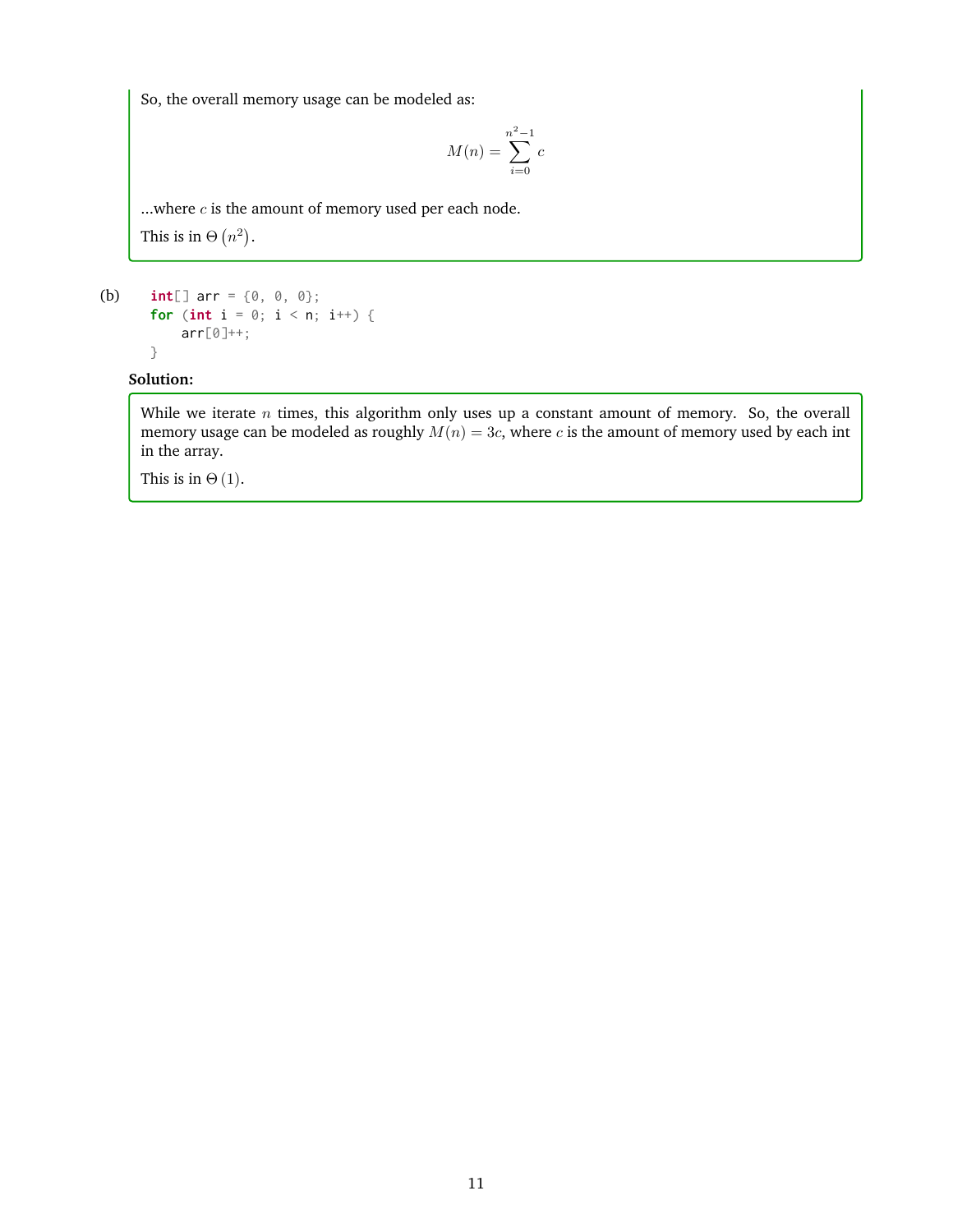```
(c) ArrayDictionary<Integer, String> dict = new ArrayDictionary<>();
      for (int i = 0; i < n; i^{++}) {
          String curr = ";
          for (int j = 0; j < i; j^{++}) {
              for (int k = 0; k < j; k++) {
                  curr += "?";
              }
          }
          dict.put(i, curr);
      }
```
Note: for simplicity, assume the dictionary has an internal capacity of exactly  $n$ .

#### **Solution:**

This problem is best solved intuitively first, then rigorously after we know what to look for.

We know that the loops run (from outer-most to inner-most) from  $i = 0, n, j = 0, i$ , and  $k = 0, j$ . If we consider just i and j, we can imagine a sort of "triangle" of values, where i always iterates to n overall but *j* iterates to 0, then 1, then 2, on and on until *j* iterates to *n*. This approximates to  $M(n) = \frac{1}{2}n^2$ , but because we don't care about constants so much, this really approximates  $\Theta\left(n^2\right)$ . The same logic follows if we include k, such that overall, this section of code approximates  $\Theta(n^3)$ . Now that we know what to expect, the rigorous derivation comes next.

Note that the two nested loops ultimately construct a string of length  $\sum_{i=1}^{i-1}$  $j=0$  $\sum$  $j-1$  $k=0$  $c$ , where  $c$  is the amount of

memory used per character.

The code will then insert each string along with the int into the internal array. If we let  $x$  represent the amount of memory used per int, we can model the overall memory usage as:

$$
M(n) = \sum_{i=0}^{n-1} \left( x + \sum_{j=0}^{i-1} \sum_{k=0}^{j-1} c \right)
$$

If we apply summation rules, we can simplify this into:

$$
\sum i = 0^{n-1} \left( x + \sum_{j=0}^{i-1} \sum_{k=0}^{j-1} c \right) = \sum_{i=0}^{n-1} \left( x + c \sum_{j=0}^{i-1} j \right)
$$

$$
= \sum_{i=0}^{n-1} \left( x + c \frac{i(i-1)}{2} \right)
$$

$$
= xn + c\frac{1}{6}(n-2)(n-1)n
$$

This is in  $\Theta(n^3)$ .

## **8. LRU Caching**

When writing programs, it turns out to be the case that opening and loading data in files can be a very slow process. If we plan on reading information from those files very frequently (for example, if we want to implement a database), what we might want to do is *cache* the data we loaded from the files – that is, keep that information in-memory.

That way, if the user requests information already present in our cache, we can return it directly without needing to open and read the file again.